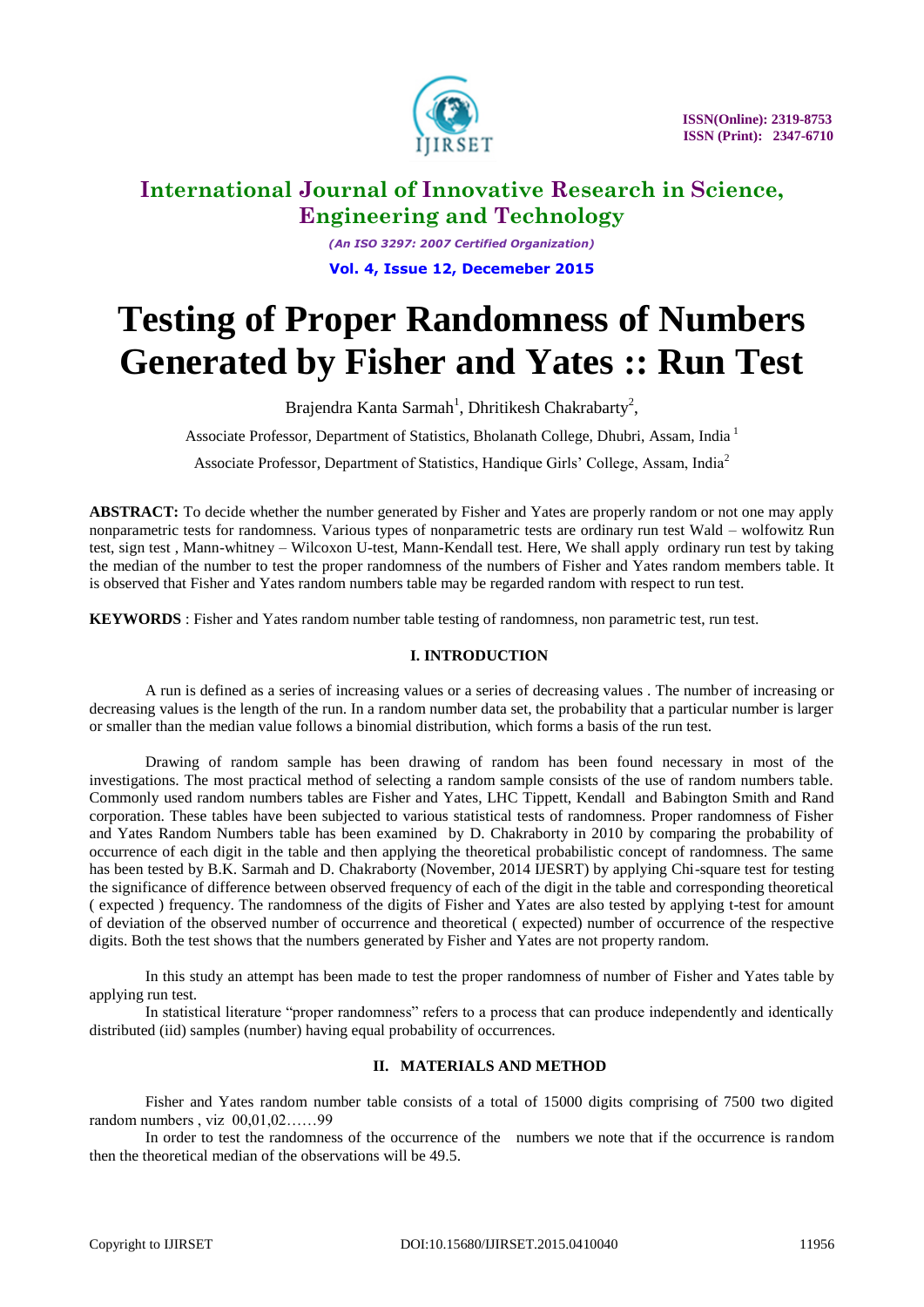

# **International Journal of Innovative Research in Science, Engineering and Technology**

*(An ISO 3297: 2007 Certified Organization)*

## **Vol. 4, Issue 12, Decemeber 2015**

Let us consider a sequence of runs from the table by writing A if the observation is above median and B if the observation is below the median.

Let us consider the following hypothesis

 $H<sub>o</sub>$ : The occurrences of numbers in the table is in random manner.

 $H<sub>1</sub>$ : The occurrences of the numbers in the table is not in random manner. Under the null hypothesis  $H_0$ , the test statistic is given by.

 $Z = \frac{U - E(U)}{\sqrt{V(U)}} \sim N(0,1)$ Where,

U= Number of observed runs  $E (U) = \frac{n+2}{n}$  $V(U) = \frac{n}{4} \left( \frac{n-2}{n-1} \right)$  $\frac{n-2}{n-1}$ = Number of observations considered.

We may accept H<sub>o</sub> iff  $I Z I < 1.96$  (5% level of significance)

#### **III. STEPS IN THE METHOD**

In order to test the proper randomness of the numbers of Fisher and Yates table one is required to proceed with the following steps:

- Step -1: In the first step runs of A and B are observed for first 500 numbers second 500 numbers ………………. up to 15th 500 numbers as shown in the table.
- Step -2: In the second step count the total number of runs for first 500, second 500…………………… upto 15<sup>th</sup> 500 numbers.

Step -3: In this step the values of Z are calculated by applying the formula

$$
Z = \frac{0 - E(0)}{\sqrt{V(0)}} \sim N(0,1)
$$

Step  $-4$ : compare the calculated value of I Z I with 1.96 ( at 5% Level of significance).

Step-5: Draw conclusion as per the result obtained in step 4.

#### **IV. CONCLUSION**

From the table prepared for pattern of runs, number of runs and value of I Z I, it is observed that values of I Z I calculated for first 500...... to last  $15<sup>th</sup> 500$  numbers are found to be insignificant comparing them with standard value of Z (1.96 at 5% level of significance)

Hence as far as the run test is concerned, Fisher and Yates random number table may be considered as random.